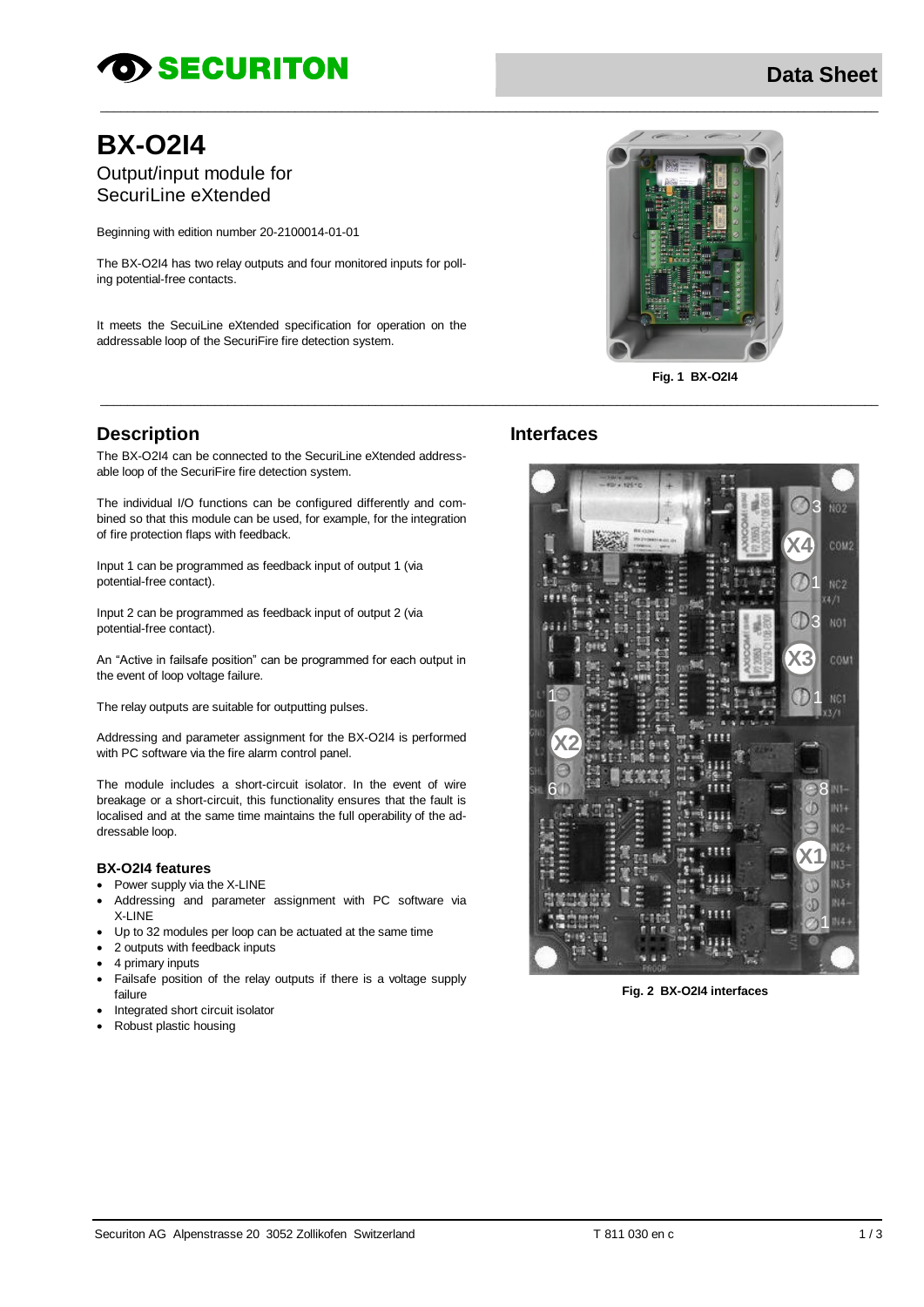# **Data Sheet**

## **Inputs (X1)**

|   | <b>Terminal Designation</b> | <b>Description</b> |
|---|-----------------------------|--------------------|
| 8 | $IN1-$                      | Input 1-           |
|   | $IN1+$                      | Input $1+$         |
| 6 | $IN2-$                      | Input 2-           |
| 5 | $IN2+$                      | Input $2+$         |
| 4 | $IN3-$                      | Input 3-           |
| 3 | $IN3+$                      | Input $3+$         |
| 2 | IN4-                        | Input 4-           |
| 1 | $IN4+$                      | Input $4+$         |

#### **SecuriLine eXtended (X2)**

|   | <b>Terminal Designation</b> | <b>Description</b>   |
|---|-----------------------------|----------------------|
|   | -1                          | Data A               |
| 2 | <b>GND</b>                  | <b>GND A</b>         |
| 3 | <b>GND</b>                  | <b>GND B</b>         |
|   | 12                          | Data B               |
| 5 | <b>SHLD</b>                 | Screen support point |
| 6 | <b>SHLD</b>                 | Screen support point |

#### **Relay 1 (X3)**

|  |  | <b>Terminal Designation</b> | <b>Description</b> |
|--|--|-----------------------------|--------------------|
|  |  | NO <sub>1</sub>             | Normally open      |
|  |  | COM <sub>1</sub>            | Common             |
|  |  | NC 1                        | Normally closed    |

#### **Relay 2 (X4)**

| <b>Terminal Designation</b> | <b>Description</b> |
|-----------------------------|--------------------|
| NO <sub>2</sub>             | Normally open      |
| COM <sub>2</sub>            | Common             |
| NC <sub>2</sub>             | Normally closed    |

## **Power requirement**

When both detectors and modules are operated on an addressable loop, note that the BX-O2I4 has a higher power consumption than a detector. For security reasons a maximum of 32 BX-O2I4s are permitted per addressable loop.

A tool is available for calculating the maximum possible loop length and the maximum number of participants.

## **Planning**

Lo

| ≁∞ | <b>Notice</b>                                                                                                                                   |
|----|-------------------------------------------------------------------------------------------------------------------------------------------------|
|    | In accordance with EN 54, the rating plate supplied with<br>the module must be attached to the outside on the<br>cover of the installation box! |
|    |                                                                                                                                                 |

### **Notice**

The line length of inputs 1-4 of the BX-O2I4 is max. 30 m.

## **Connection examples**

| $\mathbb{Z}^n$ | When layin  |
|----------------|-------------|
|                | not conveye |
|                | ule.        |

#### **Notice**

 $log a 230 V$  power cable, make sure that it is ed directly over the electronics of the mod-

#### **Use as I/O module**



**Use as control system with feedback**